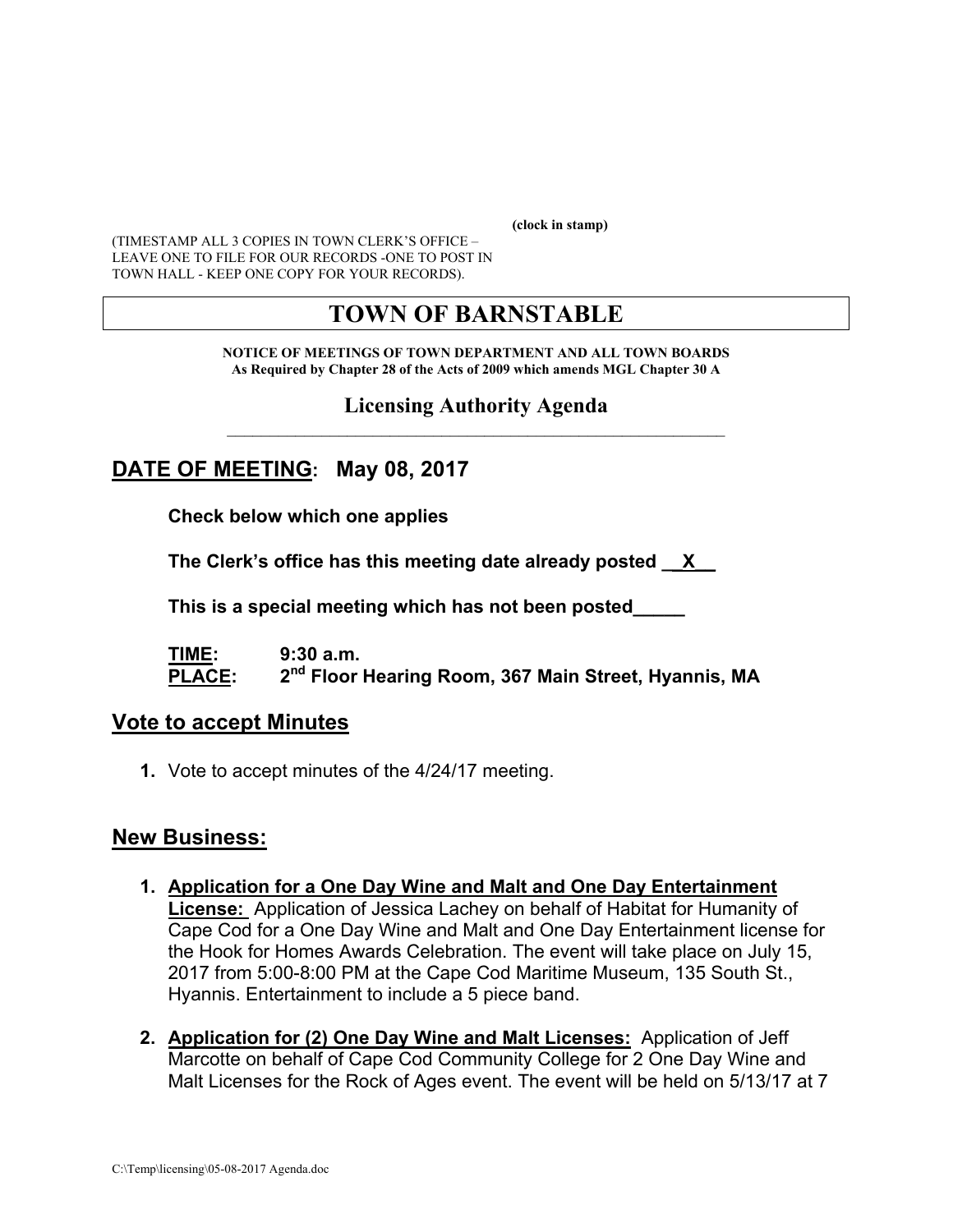PM-9PM and 5/14 at 1PM-3PM. All performances will be held at the Tilden Arts Center, 2240 Iyannough Rd., Hyannis.

**3. Application for a One Day Extension of Live Entertainment Hours:**

Application of Michael Gannon on behalf of Kelly's on Main, 644 Main St., Hyannis to extend their Live Entertainment hours to Midnight on Sunday May 28, 2017 from currently licensed 8:00 PM.; Licensed performers and pieces will remain at 3.

**4. Consent Agenda:** 

# **Public Hearings:**

**1. Application for New Annual Farmer Brewery License:** Barnstable Brewing LLC d/b/a Barnstable Brewing has filed an application for a new Annual Wine and Malt Farmer Brewery Pouring License, 485 West Main Street, Hyannis, MA, with Peter M Connor, Manager. Pouring service would be from 10:00 a.m. to 6:00 daily.

Interior seating is 36 at tables and 12 at the bar; totaling 48 plus 20 standees for the rail/bench area, no exterior seating at this time; all approved by the Building Commissioner on 3-31-17.

**2. Application for a Change of Beneficial Interest and Manager on an Annual All Alcohol Common Victualler License:** Application has been filed by New England Clambake Inc., Daniele Siscoe manager, d/b/a Wimpy's Seafood Café and Market located at 752 Main Street, Osterville, for a change of beneficial interest on an Annual All Alcohol Common Victualler License and a change of manager from Daniele Siscoe to Mark Guerin Manning. Also requested is a new non-live entertainment license.

Description of Premise: One story building of 8,212 sq. ft which includes a full kitchen, seafood market, 5 dining areas which seat 60, 16, 24, 68 and 60 for a total of 228 seats and a bar for 10 seats; 238 total. There are two public entrances/foyers one from Main street and the other from the rear parking lot, 5 exits and 4 restrooms.

100 summer and 60 year round employees all approved by the Building Commissioner on 4/7/17.

Hours of Alcohol service are: 9:00 AM to 12:45 AM Monday – Saturday; Sunday 11:00 AM – Midnight.

Non-Live Entertainment to include: 2 televisions and recorded music at conversation level. Hours of Non-Live Entertainment: 10:00 AM – Midnight.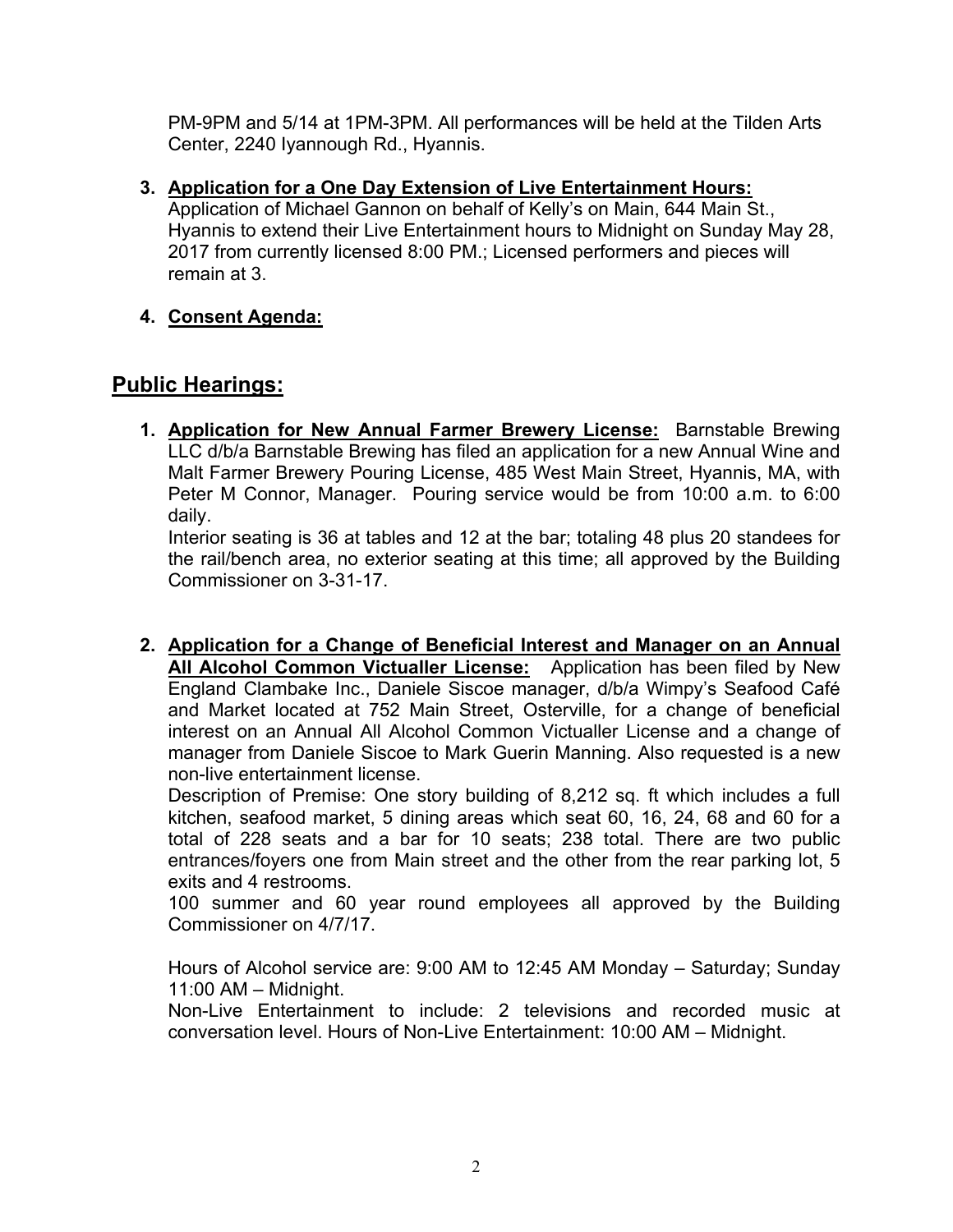**3. Application to Transfer Seasonal All Alcohol Common Victualler and New Live and Non-Live Licenses:** Application has been filed to transfer the Annual All Alcohol Restaurant, and Live and Non-Live Entertainment Licenses from Manny's Dad, Inc. d/b/a Blue Water Grille, Timothy Gaudette, mgr, 213 Ocean Street, Hyannis to Harborview Hotel Investors LLC., Michael Lloyd Scandariato, mgr, d/b/a Blue Water Grille, 213 Ocean Street, Hyannis.

Description of Premise: Outdoor Restaurant with a total of 162 seats: 2.140 sq. ft tent area with 44 seats at tables and 20 at the bar and 3,258 sq. ft. patio area with 98 seats. 1,350 sq. ft Indoor function room with 90 seats. 336 sq. ft Kitchen area. 14 Employees, with hours of operation from 7 am to midnight and entertainment hours are noon to midnight, daily; all approved by the Building Commissioner on 4/7/17.

Live Entertainment to include: 3 performers with 3 pieces. Non-Live Entertainment to include: 3 televisions and recorded music at conversation level. Hours of both Live and Non-Live Entertainment: 12 pm – 12:00 am.

**4. Application of a New Annual Shooting Gallery License, Pool Table License and Non-Live License:** Application for a new Shooting Gallery License for Downrange Inc., d/b/a Cape Cod Gun Works, 96 Airport Road, Hyannis, Ma.; Toby Leary Manager.

Hours of operation will be 9:00 am to 9:00 pm daily.

Non-Live Entertainment will include 5 TV's. There will also be one pool table; all approved by the Building Commissioner on 4-7-17.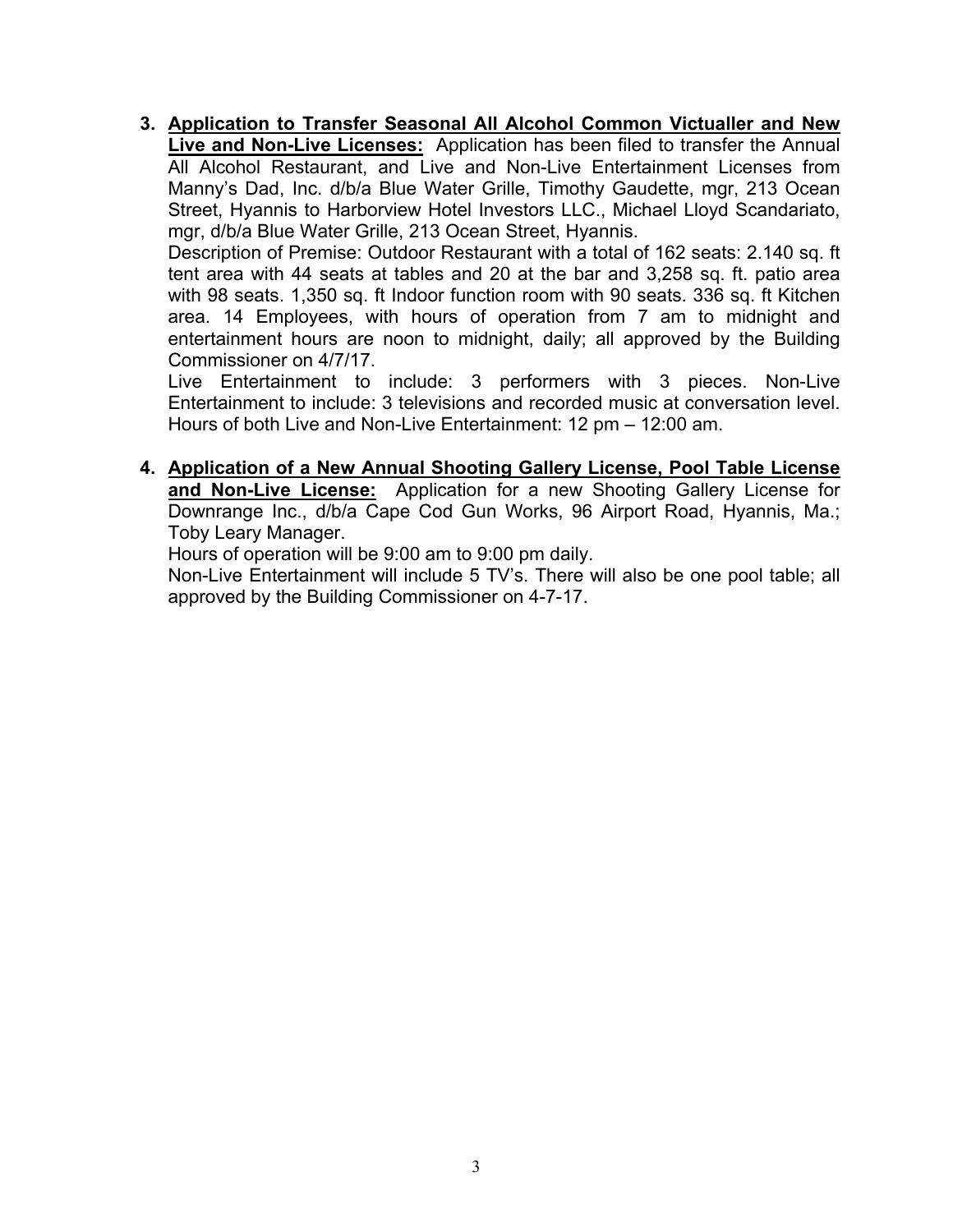## **Licensing Division Updates**

#### **1. Licensing Department updates**

**2. Police Department updates** 

## **Executive Session:**

The Licensing Authority may vote to enter into executive session pursuant to G. L. c. 30A s. 21(a)(3) to discuss strategy with respect to the following litigation if the chair declares that discussion in an open meeting may have a detrimental effect on the litigating position of the Authority.

Release of Executive Session Minutes, if any (0).And any other new business to come before the Licensing Authority.

**Matters not reasonably anticipated by the Chair**

**The list of matters, are those reasonably anticipated by the president/chair, which may be discussed at the meeting. Not all items listed may in fact be discussed and other items not listed may in fact be discussed and other items not listed may also be brought up for discussion to the extent permitted by law. It is possible that if it so votes, the sub-committee may go into executive session. For your information the section of the M.G.L. that pertains to postings of meetings is as follows: Except in an emergency, in addition to any notice otherwise required by law, a public body shall post notice of every meeting at least 48 hours prior to such meeting, excluding Saturdays, Sundays and legal holidays. In an emergency, a public body shall post notice as soon as reasonably possible prior to such meeting. Notice shall be printed in a legible, easily understandable format and shall contain: the date, time and place of such meeting and a listing of topics that the chair reasonably anticipates will be discussed at the meeting. Meetings of a local public body, notice shall be filed with the municipal clerk, and posted in a manner conspicuously visible to the public at all hours in**